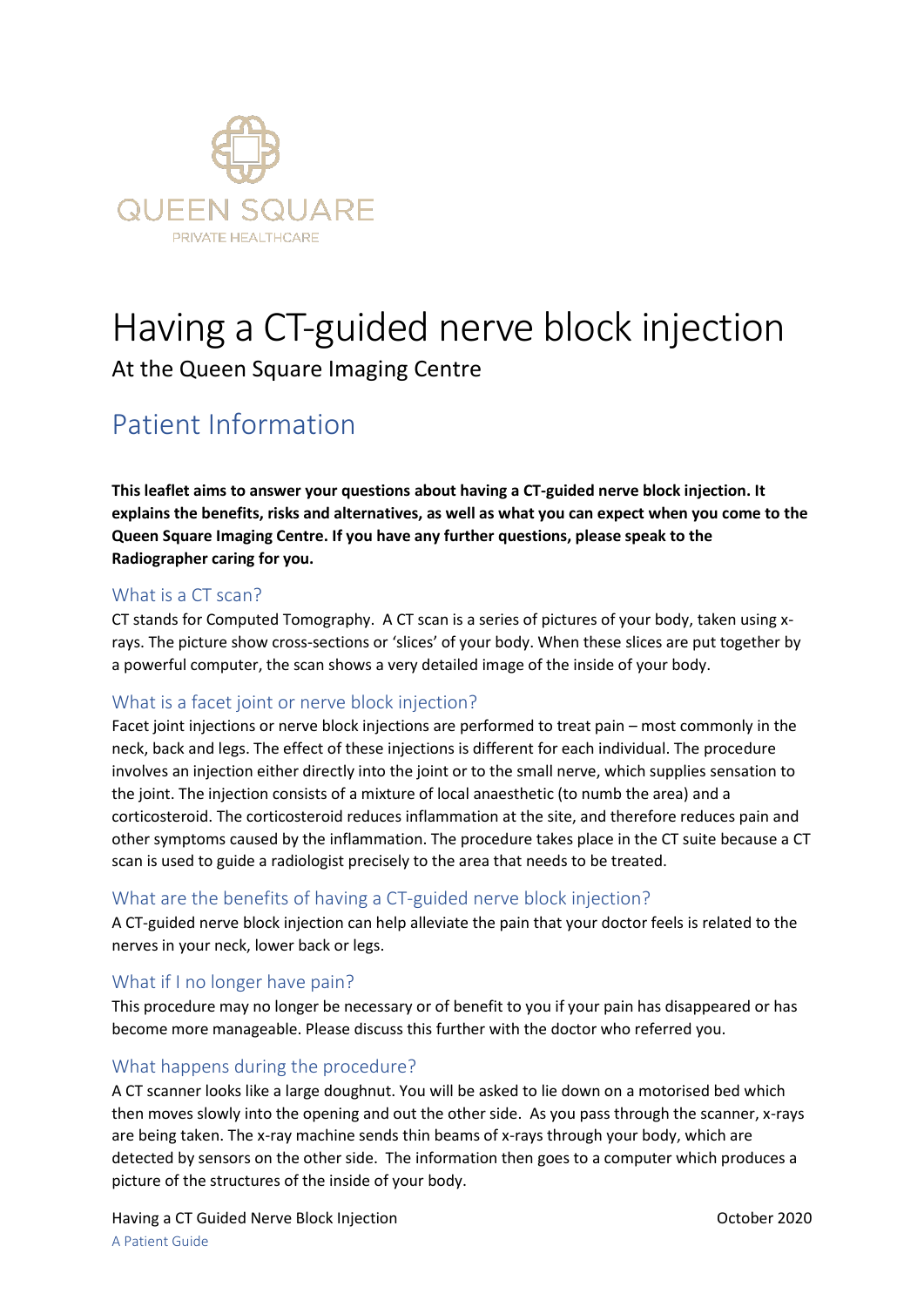If we are doing a nerve block injection on your lower back (lumbar spine) we will ask you to lay on your front. If we are doing a nerve block injection on your neck (cervical spine), we will ask you to lie on your back. A marker grid may be placed on the skin prior to a planning scan to find the correct position for the injection. The injection site is then marked with a pen, and the area cleaned. It is very important that you do not move until the end of your procedure. The radiologist will then inject a small amount of local anaesthetic to numb the area. Once this has taken effect, he/she will place a longer needle into the site, and another planning scan is taken. The needle may then need to be repositioned and another scan may need to be taken. Once the radiologist is happy that the tip of the needle is in the correct place, the injection will be given. This may cause a strange and uncomfortable stretching sensation which soon passes.

#### How long will it take?

The procedure usually takes between 30 and 40 minutes. We will ask you to stay in the CT department for about 30 minutes after your injection as well so that we can make sure you feel comfortable enough to go home.

#### What happens afterwards?

Immediately after the nerve block injection, you may feel that your pain has gone or is significantly reduced. This is due to the local anaesthetic and will last for a few hours. You may resume regular activity as soon as you feel able. However, you may feel numbness and tingling on the affected side for up to 12 hours after the procedure. For this reason, you must not drive for 24 hours after your procedure.

After the local anaesthetic has worn off, you may experience a worsening of your usual symptoms. This is due to possible bruising caused by the insertion of the needle, as well as an initial irritation caused by the steroid itself. It may last for a couple of days. Most people start noticing pain relief three to five days after the procedure when the steroid begins to take effect. If the temporary flareup caused by the injection persists beyond this time, an anti-inflammatory drug such as ibuprofen can help relieve this pain.

The response to having a CT-guided nerve block injection is variable and ranges from no benefit to improvement in symptoms for over six months. It is estimated that approximately 75% of people will benefit from having a CT-guided nerve block injection. If the injection does not alleviate your pain, please speak to the doctor who referred you. Your referring doctor will decide on further management depending on clinical assessment and your response to the injection.

# What are the risks of having a CT-guided nerve block injection?

As with conventional x-ray pictures, CT scans use radiation. The level of radiation used is very small and the benefits of the procedure are thought to outweigh any risks. If you are or think you could be pregnant, or if you have had an allergic reaction to corticosteroids or local anaesthetic in the past, then you must tell your referring doctor or the radiologist before your procedure.

This procedure is well-established and safe when performed in a controlled setting. However, with any interventional procedure there are risks, side effects and a possibility of complications. Risks include infection, worsening of symptoms and bleeding. The most common side effect is temporary discomfort and numbness in the area injected. Please note that 1 in 10 patients undergoing lumbar (lower back) nerve root blocks may experience temporary leg weakness due to the long-acting anaesthetic, which will require hospital admission until symptoms have resolved. Side effects related to the steroid include fluid retention, weight gain, increased blood sugar (mainly in people with diabetes), raised blood pressure and mood swings. Fortunately, these serious side effects are very